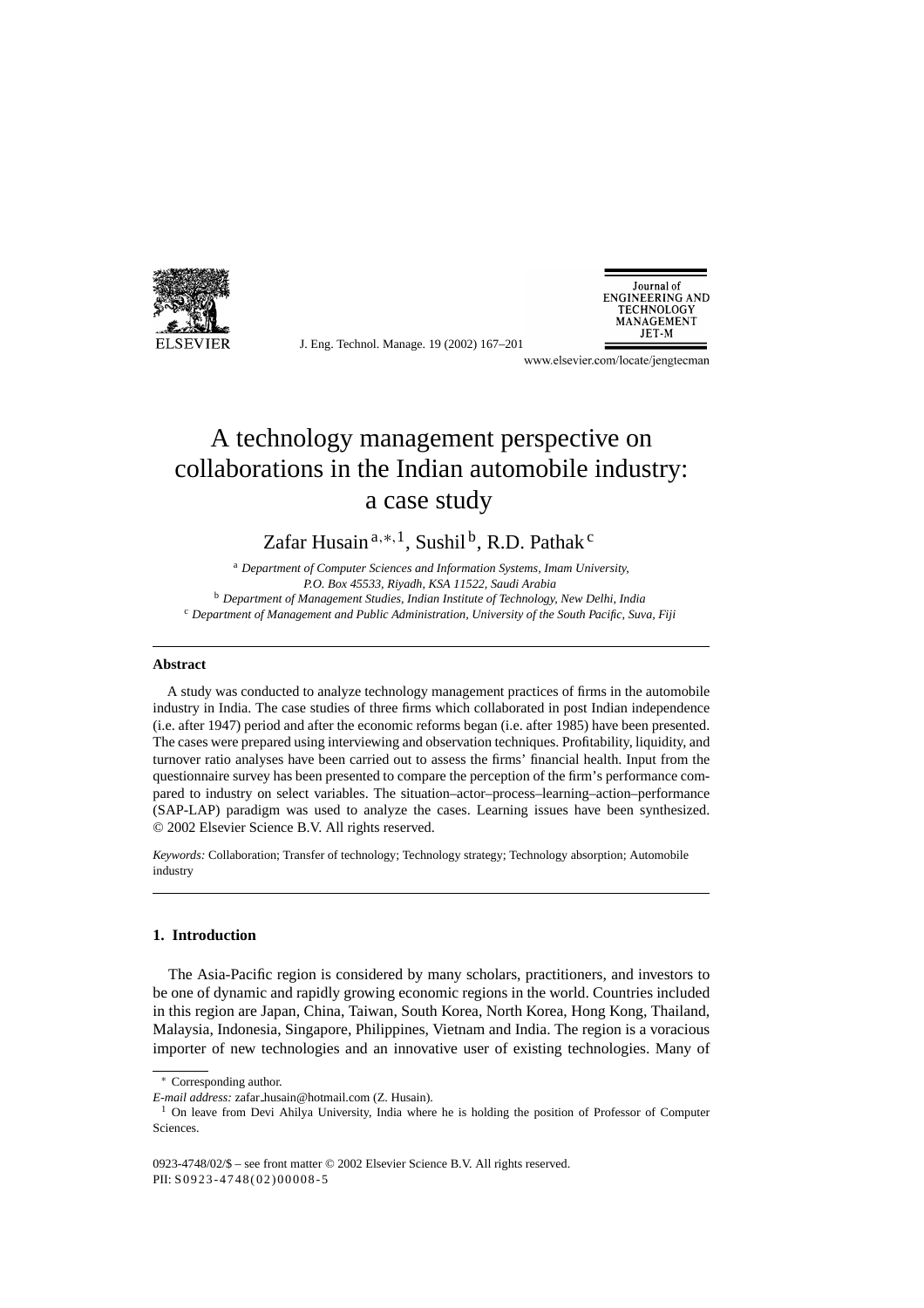these countries have undergone major economic reforms to be able to facilitate the domestic firms to compete in the global market. Many strategic alliances, joint ventures (JVs), and collaborations came into existence. Lately, many of these firms expanded their operations in other countries to evolve into multinational companies.

In India, the process of economic reforms started in 1983, which was followed by fierce liberalization in 1991. Indian market was opened up for foreign firms and Indian organizations were allowed to compete in the overseas markets with local and multinational organizations. In the wake of globalization of trade, commerce and industry, and liberalization of economies of the various countries of the world, it has become mandatory for all the players to have a sound technology base, without which accomplishing operational and strategic goals would become not only uneconomical but almost impossible. The increasingly demanding global business environment calls for a separate management function which looks after corporate interests on the technology front.

Many strategic alliances came into existence across a variety of industries to make Indian firms compete not only in domestic but also in international market. The industries which could attract direct foreign investments and maximum number of JVs include electronics, communication, information technology, and automobile. Several Indian organizations have acquired state-of-art technology from their foreign collaborators and JV partners. Though technology has been the basis for such emerging collaborations and JVs, the technology management function does not de-emphasize finance, marketing, personnel and other traditional functions of an organization.

At the global level, there are perceived advantages of technological collaborations that are taking place all over the world. Developed and developing countries stand to gain from legislative and economic reforms. Technology transfer is now taking place in India with organizations from many developed countries like US, Japan, UK, Germany, etc. Our discussion of a global scenario does not mean that India is only at the receiving end and technology has to flow only in one direction. There can be a market for the technologies which India has developed in many core areas in recent years.

Competitiveness of an organization can be assessed from various parameters, the most important of them being technological innovations and breakthroughs which the organizations realizes or has the potential to realize over a period of time. It may be difficult to measure the impact of adopting an innovation or rejecting the same, but over a period of time overall financial and marketing results can definitely help in drawing conclusions regarding technology-based decisions. Technological changes and decisions to adapt to changes in the environment can make or break an organization. Examples of the significant impact of commercializing a technology on the overall performance of the organization are numerous, from the invention of the steam engine to intelligent cars.

In the changing global scenario, those organizations that integrate technology related decisions into business strategies have considerably improved their chances of reaping benefits from technological innovations. There is always an element of risk associated with adoption of a new technology. This indicates that technological innovations cannot be adopted without prior analysis in context to a particular organization. Technology involves moderate to high investments, and it also has an effective lifetime, after which the same technology may not remain commercially viable and hence, needs either upgrading or total replacement. Under the circumstances, where total replacement is